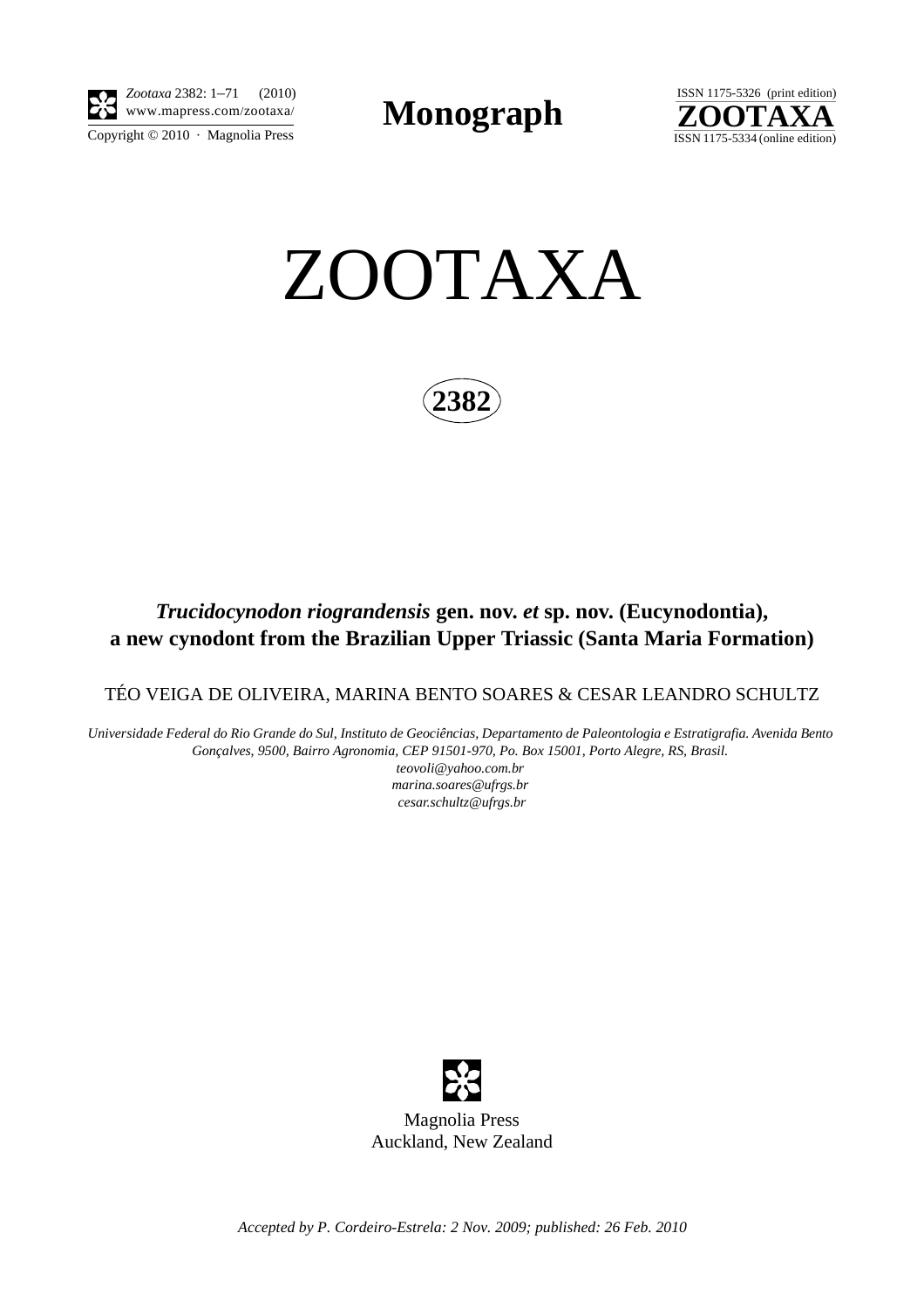# TÉO VEIGA DE OLIVEIRA, MARINA BENTO SOARES & CESAR LEANDRO SCHULTZ *Trucidocynodon riograndensis* **gen. nov.** *et* **sp. nov. (Eucynodontia), a new cynodont from the Brazilian Upper Triassic (Santa Maria Formation)**

(*Zootaxa* 2382) 71 pp.; 30 cm. 26 February 2010 ISBN 978-1-86977-475-2 (paperback) ISBN 978-1-86977-476-9 (Online edition)

FIRST PUBLISHED IN 2010 BY Magnolia Press P.O. Box 41-383 Auckland 1346 New Zealand e-mail: zootaxa@mapress.com http://www.mapress.com/zootaxa/

© 2010 Magnolia Press

All rights reserved.

No part of this publication may be reproduced, stored, transmitted or disseminated, in any form, or by any means, without prior written permission from the publisher, to whom all requests to reproduce copyright material should be directed in writing.

This authorization does not extend to any other kind of copying, by any means, in any form, and for any purpose other than private research use.

ISSN 1175-5326 (Print edition) ISSN 1175-5334 (Online edition)